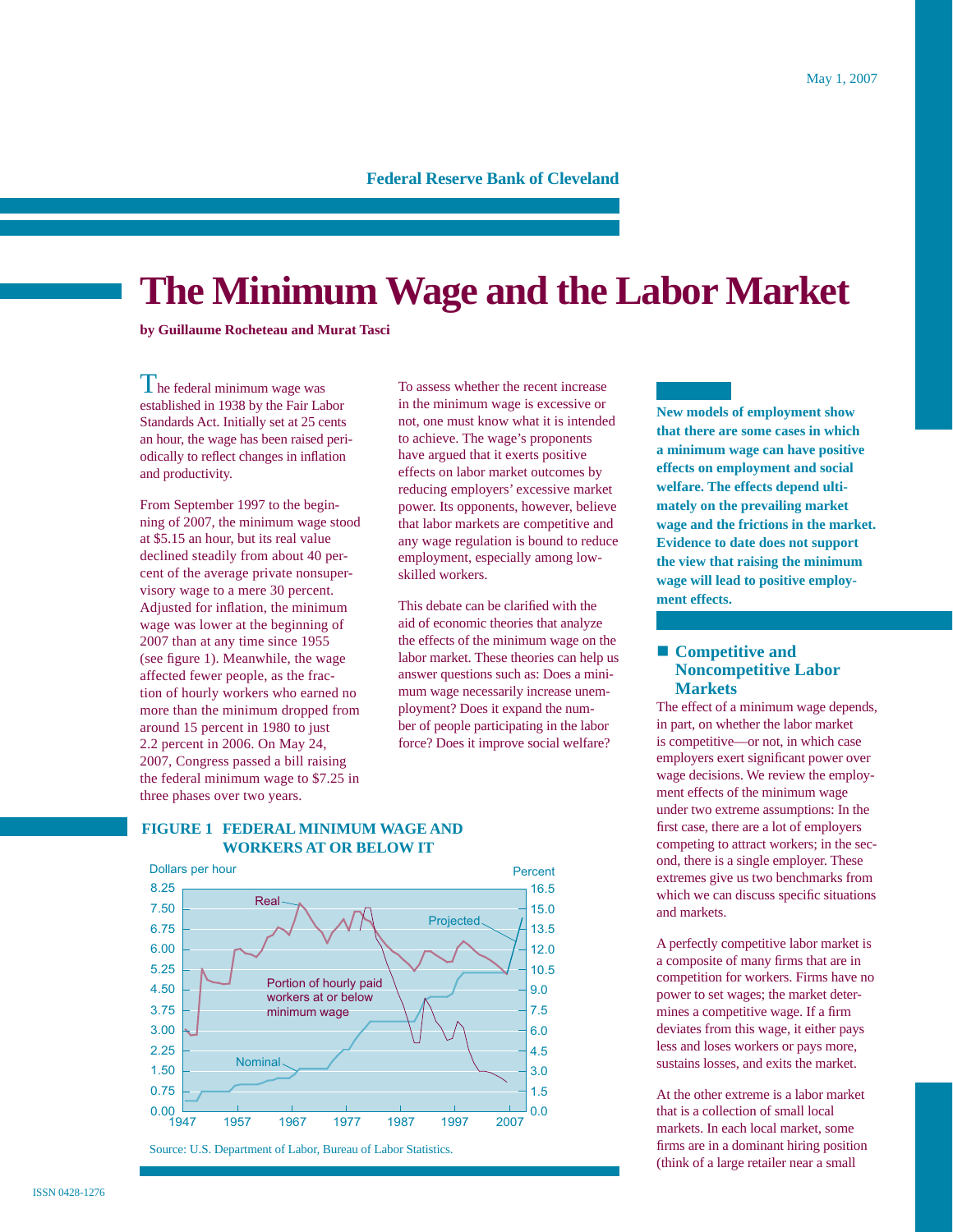city, for example). In such an employerdominated market (referred to as a *monopsonistic market* by economists), a major employer has the power to set a wage unilaterally without fear of competition.

In both extremes, there are large numbers of potential workers, each of whom has a wage below which he will not work (his *reservation* wage). As the market wage increases, more and more people become willing to work. The relationship between the market wage and the number of workers who want to work for that amount is called the labor supply; it is represented by the upwardsloping curve in figure 2.

The amount of output that one additional worker can contribute to the total output of the firm (the *marginal product of labor*) declines as the size of the workforce grows. The diminishing marginal product of labor, represented by the downward-sloping curve in figure 2, is sometimes called labor demand.

#### *Wage Setting in Competitive Labor Markets*

When a large number of firms compete for workers, the market wage must be equal to the marginal product of labor. To see the intuition behind this statement suppose that the "marginal" worker produces \$5 worth of goods and services an hour. If the market wage is \$4, firms can bid it up to \$4.50, attract workers from other firms, and still turn a profit. If the market wage is higher, say \$6, firms take a loss because workers cost more than their production is worth. In this situation, firms cut their payrolls to restore their profits. In this case, the market wage should be  $$5 (w^* \text{ in figure 2}).$ 

The market wage must also equal the highest reservation wage of workers in the labor force: Those whose reservation wage is above \$5 stay out of the labor force, whereas those whose reservation wage is below \$5 enter it. In other words, under competitive conditions, the wage adjusts to clear the labor market, equalizing labor supply with labor demand. Figure 2 (left panel) shows the market wage as the intersection of the downward-sloping demand curve (the marginal product of labor) and the upward-sloping supply curve.

Suppose that Congress introduces a mandatory minimum wage of \$6  $(\overline{w})$ . Because it is more than the market wage, the minimum wage is binding. At this higher wage, firms' demand

for workers declines (from  $N^*$  to  $N_1$  in the left panel of figure 2), whereas the number of people who want to participate in the market rises (from  $N^*$  to  $N<sub>2</sub>$ ) in the same panel). The labor market is thrown into disequilibrium. Some unemployed workers would gladly work for a lower wage but cannot find a job, and some employers would be happy to hire workers at a lower wage but the law forbids it.

Thus, in a competitive labor market, a binding minimum wage reduces employment and creates involuntary unemployment.

# *Wage Setting in an Employer-Dominated Labor Market*

Now consider a local labor market in which a large coal mine is the community's dominant employer (a *monopsony*). Because the mine has negligible competition from other firms, it can set a wage that maximizes its profits. Unlike a competitive firm, however, a monopsony cannot hire as many workers as it wants at a constant wage. If the mine wants to add workers, it must offer a higher wage to attract new laborforce entrants. Suppose, for instance, that 10 potential hires have reservation wages below \$5 and another candidate has a \$6 reservation wage. If the mine wants to hire 11 workers, it must raise its wage from \$5 to \$6 across the board. Thus the mine's cost of adding one worker, the marginal cost of labor, has two elements: the \$6 hourly wage it pays one person plus a \$1 hourly increase for each of the other 10. In this case, the marginal cost of labor is  $$16 ($6 + $10)$ .

The firm maximizes its profits when the cost of having an additional worker equals the value of that person's output. Thus, in the right-hand panel of figure 2, the point where the marginal product of labor intersects with the marginal cost of labor is the employment level for a monopsonistic firm. Notice that the employment level is lower than it would be in a competitive labor market. The wage, which can be read on the labor supply curve for the monopsonistic employment level (denoted *wM* in figure 2), is lower than the competitive wage. So a monopsonistic firm employs fewer workers and pays them less than their marginal product.

Suppose that Congress sets a federal minimum wage that is higher than the monopsony's wage but still below the competitive one. In that case, the curve representing the marginal cost of labor

(right-hand panel of figure 2) flattens until it intersects with the labor supply curve. This happens because the cost of an additional worker is now simply the minimum wage (as long as the firm does not want to hire more workers than the number willing to work at or below this minimum wage). In this case, a minimum wage increases employment by mitigating the negative effects of a monopsony's power. All workers gain: More of them have jobs, and those who do receive a higher wage. The employer loses because the minimum wage policy reduces its profits. In fact, the optimal level for the minimum wage is the competitive wage that maximizes employment (right-hand panel of figure 2).

## ■ Labor Markets with Search **Frictions**

Of course, the previous descriptions are extremely stylized and neglect several aspects of reality. In actual labor markets, both firms and workers have some power to set wages, and the market is not frictionless: It takes time and effort for a worker to find a job or for a firm to hire a suitable worker.

We can use the benchmark scenarios and a couple of new ideas illustrated in figure 3 (and explained in detail in "Understanding Unemployment"; see the Recommended Readings) to discuss the effect of a minimum wage in a labor market with frictions. (This approach is referred to as the search model of *unemployment*.)

In this model of the labor market, workers are either employed or unemployed, and jobs are either vacant or filled. Unemployed workers look for jobs, and firms open vacancies to maximize their profits. The number of vacancies that firms decide to post is given by the downward-sloping vacancy-supply curve in figure 3. Intuitively, when the wage is low, each worker generates more profits for the firm; as a result, firms post more vacancies. The wage is determined by bargaining between firms and workers (the wage-setting schedule in figure  $3$ ).

When vacancies outnumber unemployed people, firms may infer that workers have better job prospects elsewhere. As a firm's vacancies increase, the bargained wage rises. Finally, with a given number of vacancies, the Beveridge curve, which summarizes the matching process of unemployed workers and vacancies, specifies the economy's unemployment rate. Labor market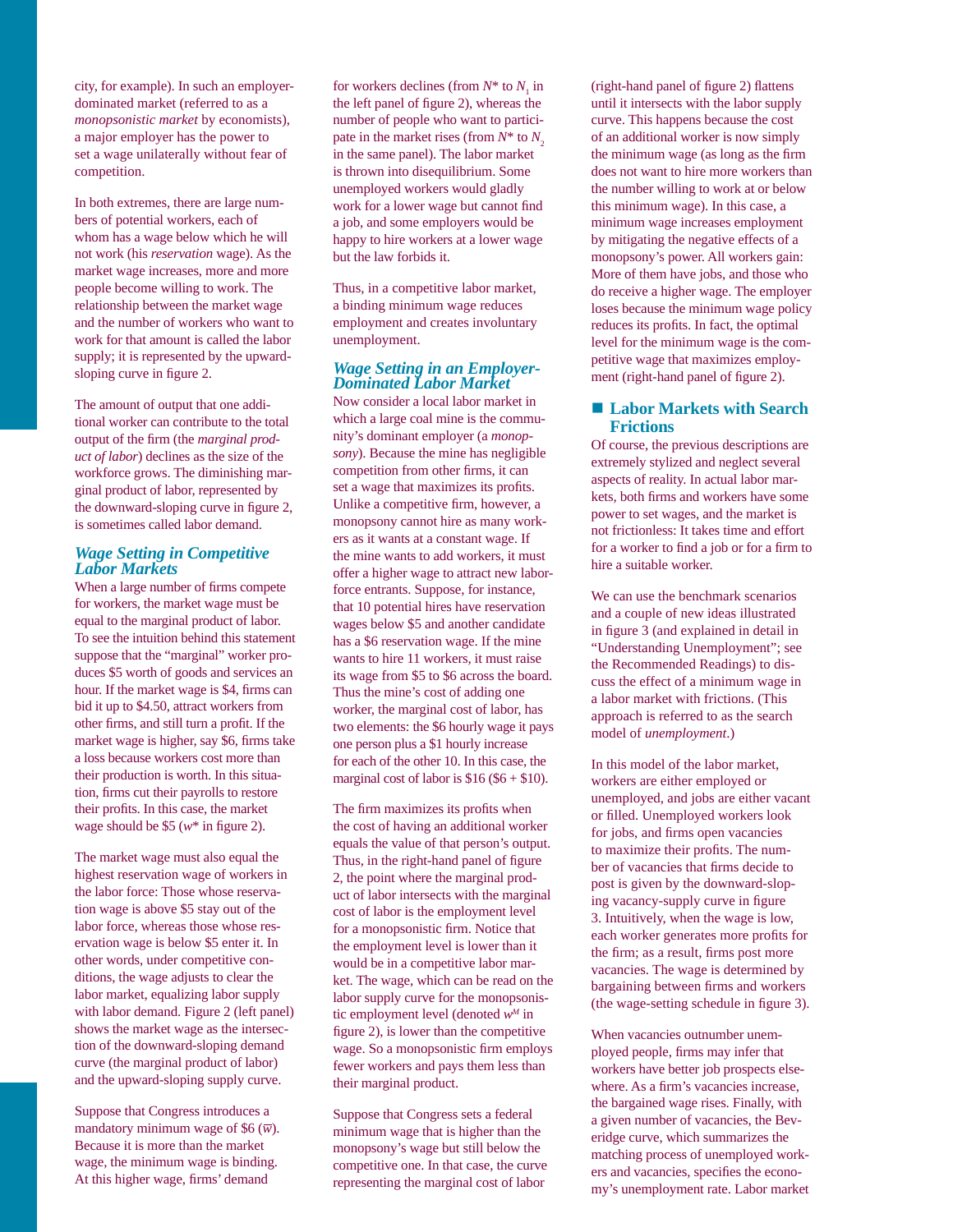#### **FIGURE 2 COMPETITIVE AND MONOPSONISTIC LABOR MARKETS** If the market wage is high, a binding







outcomes such as wages, the number of vacancies, and the number of unemployed are determined by these three building blocks—the vacancy-supply curve, the wage-setting schedule, and the Beveridge curve.

Suppose the government introduces a minimum wage that exceeds the market wage (figure 3). The wage-setting curve then has a vertical portion at the minimum wage. As higher wages cut into their profits, firms open fewer vacancies, and the unemployment rate increases (from  $U^*$  to  $\overline{U}$  in the figure). So in this scenario, a binding minimum wage raises both wages and unemployment.

#### ■ Workers' Job-Search Effort

Let's enrich our description of the labor market now by assuming that workers can choose the intensity with which they search for a job—how much time they spend looking for a job, how many application letters they send out, and so on.

Under these conditions, a higher wage exerts two opposing effects: It raises the payoff when workers find a job, which motivates them to look harder. At the same time, it weakens firms' incentives to create jobs, making workers less likely to succeed and so dampening their search efforts. The net effect depends on where the wage stood before the increase. To see this, consider two extreme cases where wages initially are either high or low, depending on the extent of workers' bargaining power.

First, suppose that workers have no bargaining power, firms post wages unilaterally, and workers search until they find an acceptable wage offer. Since employers appropriate the entire surplus from their relationship with labor, unemployed people have little incentive to search actively for a job; the result is high unemployment. Next, consider the other extreme, where workers have all the bargaining power to set wages. Firms make no profit from hiring more workers. Because opening and advertising vacancies is costly, firms do not do so, and unemployment is high.

This means that in markets which tend to be dominated by employers or, equivalently, in markets where workers' bargaining power is not too high, a compulsory increase of the wage can lead to higher search intensity and higher employment. If the market wage is low, a binding minimum wage can make employment more attractive to workers, which strengthens their search efforts and so reduces unemployment.

minimum wage might discourage workers from looking for a job because there are fewer vacancies.

The search model's results are consistent with the monopsony model: A minimum wage can, in theory, reduce unemployment.

One can also show that workers' search effort and social welfare move together. The wage that maximizes one also maximizes the other. Because of that fact, if the market wage is small enough, a minimum wage improves labor market conditions and increases social welfare. Another interesting result of this model is that the minimum level of unemployment occurs when the market wage is below the one that maximizes workers' search effort. This means that a minimum wage can make workers better off even if it increases unemployment.

#### ■ Labor Force Participation

If we focus instead on workers' decision to participate in the labor force (the analog of labor supply in the frictionless models), we can use logic similar to that followed above: If the market wage is very low because workers have little bargaining power, they might decide not to search for a job at all. They have no incentive to enter the market because nonmarket activities (such as gardening) are more valuable than working; hence, employment is low. Conversely, if the market wage is very high, firms are not hiring, unemployment spells are long, and workers stay out of the labor force. In general, employment is a hump-shaped function of the wage.

But unlike the model with workers' search effort, unemployment always decreases with the wage. Although participation is weaker when wages are low, firms still create jobs because their profits are high. This swells the number of vacancies relative to the number of job seekers, making it more likely that they will find work.

If the market wage is too low and workers lack bargaining power, the introduction of a binding minimum wage strengthens labor force participation, even though the duration of unemployment increases. In contrast, if the market wage is high, a minimum wage reduces the supply of vacancies and increases unemployment duration,